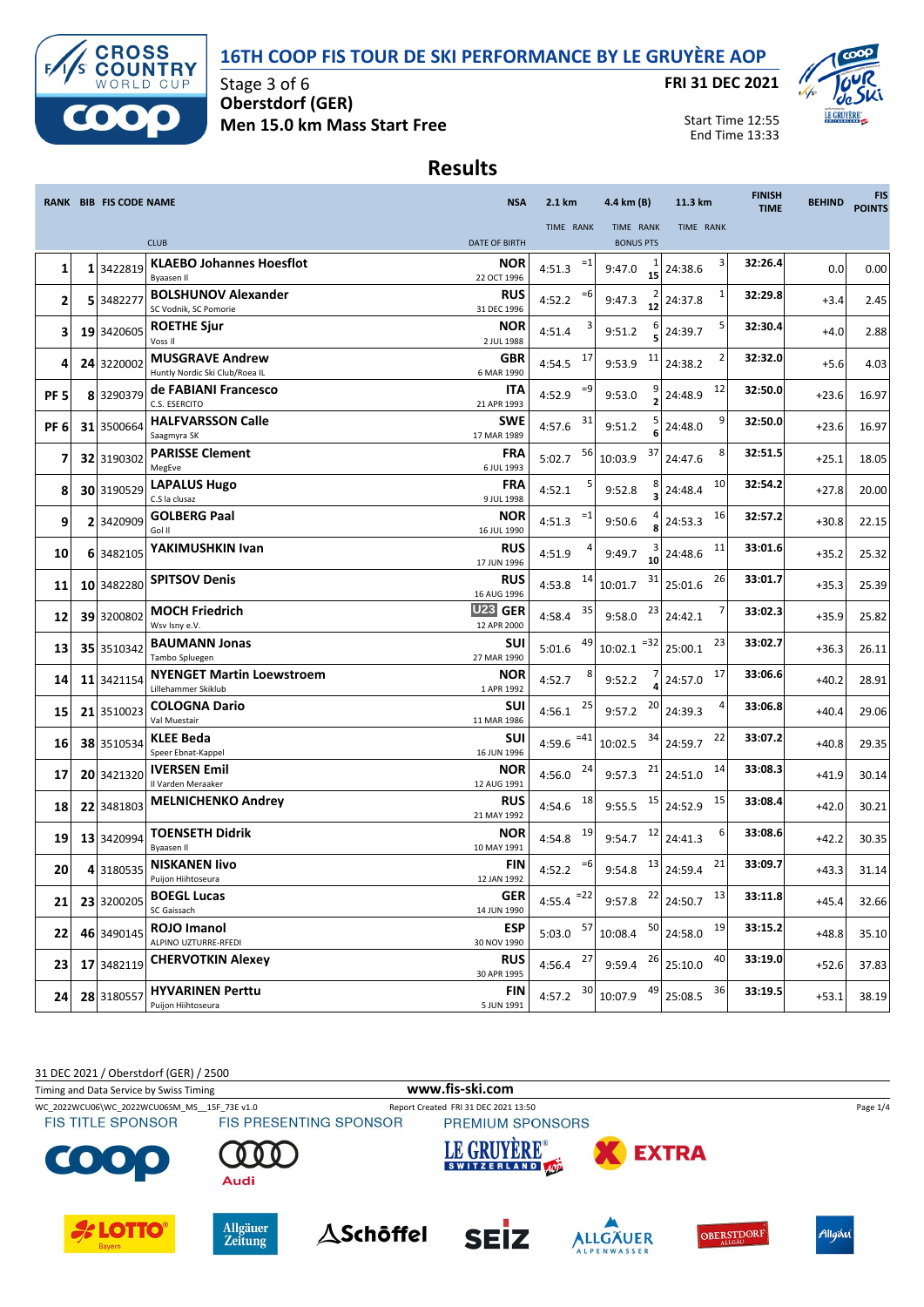



Stage 3 of 6 **Oberstdorf (GER) Men 15.0 km Mass Start Free** **FRI 31 DEC 2021**



Start Time 12:55 End Time 13:33

### **Results**

|             |    | RANK BIB FIS CODE NAME |                                                                       | <b>NSA</b>                | 2.1 km           | 4.4 km (B)                                                         | 11.3 km            | <b>FINISH</b><br><b>TIME</b> | <b>BEHIND</b> | <b>FIS</b><br><b>POINTS</b> |
|-------------|----|------------------------|-----------------------------------------------------------------------|---------------------------|------------------|--------------------------------------------------------------------|--------------------|------------------------------|---------------|-----------------------------|
|             |    |                        |                                                                       |                           | TIME RANK        | TIME RANK                                                          | TIME RANK          |                              |               |                             |
|             |    |                        | <b>CLUB</b>                                                           | <b>DATE OF BIRTH</b>      |                  | <b>BONUS PTS</b>                                                   |                    |                              |               |                             |
| 25          |    | 29 3530882             | <b>SCHUMACHER Gus</b><br>Alaska Winter stars                          | U23 USA<br>25 JUL 2000    | 33<br>4:58.1     | 35<br>10:03.3                                                      | 29<br>25:03.9      | 33:19.7                      | $+53.3$       | 38.34                       |
| 26          |    | 67 3150519             | <b>FELLNER Adam</b><br>Fenix Ski team jesenik                         | <b>CZE</b><br>10 AUG 1993 | 4:59.3 $=39$     | $=45$<br>10:06.2                                                   | 38<br>25:09.1      | 33:20.1                      | $+53.7$       | 38.63                       |
| 27          |    | 37 3300494             | <b>BABA Naoto</b><br>Nakano Construction Ski Club                     | JPN<br>20 JUL 1996        | 46<br>5:00.6     | 41<br>10:05.0                                                      | 30<br>25:04.3      | 33:21.0                      | $+54.6$       | 39.27                       |
| 28          |    | 64 3250038             | <b>EINARSSON Snorri Eythor</b><br>Ullur                               | <b>ISL</b><br>21 FEB 1986 | 73<br>5:06.4     | 68<br>10:14.1                                                      | 46<br>25:13.5      | 33:21.6                      | $+55.2$       | 39.70                       |
| 29          |    | 51 3510361             | <b>PRALONG Candide</b><br>Val Ferret                                  | SUI<br>24 SEP 1990        | 45<br>5:00.5     | 42<br>10:05.7                                                      | 42<br>25:10.6      | 33:22.6                      | $+56.2$       | 40.42                       |
| 30          |    | 55 3430249             | <b>BURY Dominik</b><br>AZS AWF Katowice                               | <b>POL</b><br>29 NOV 1996 | $= 59$<br>5:03.5 | 55<br>10:09.5                                                      | 45<br>25:13.0      | 33:23.8                      | $+57.4$       | 41.29                       |
| 31          |    | 69 3481163             | <b>RETIVYKH Gleb</b>                                                  | <b>RUS</b><br>30 DEC 1991 | 48<br>5:01.2     | 39<br>10:04.1                                                      | 39<br>25:09.2      | 33:24.8                      | $+58.4$       | 42.01                       |
| 32          |    | 16 3481988             | <b>SEMIKOV Ilia</b>                                                   | <b>RUS</b><br>22 OCT 1993 | 4:55.4 $^{-22}$  | 25<br>9:58.8                                                       | 37<br>25:09.0      | 33:25.8                      | $+59.4$       | 42.73                       |
| 33          |    | 59 3200241             | <b>BING Thomas</b><br>Rhoener WSV Dermbach                            | <b>GER</b><br>3 APR 1990  | 64<br>5:04.4     | 56<br>10:10.0                                                      | 25<br>25:01.4      | 33:27.4                      | $+1:01.0$     | 43.88                       |
| 34          |    | 49 3290577             | <b>CORADAZZI Martin</b><br>C.S. ESERCITO                              | ITA<br>31 AUG 1998        | 44<br>5:00.2     | 38<br>10:04.0                                                      | 27<br>25:02.6      | 33:27.6                      | $+1:01.2$     | 44.02                       |
| 35          |    | 36 3020003             | <b>ESTEVE ALTIMIRAS Ireneu</b><br><b>NEC</b>                          | <b>AND</b><br>21 JUN 1996 | $=65$<br>5:04.9  | 47<br>10:07.2                                                      | 32<br>25:07.9      | 33:28.7                      | $+1:02.3$     | 44.81                       |
| 36          |    | 56 3530835             | <b>KETTERSON Zak</b><br>Loppet Nordic Racing                          | <b>USA</b><br>2 APR 1997  | 5:04.9 $=65$     | 61<br>10:11.2                                                      | 47<br>25:13.9      | 33:29.0                      | $+1:02.6$     | 45.03                       |
| 37          |    | 45 3290504             | <b>VENTURA Paolo</b><br>C.S. ESERCITO                                 | ITA<br>1 APR 1996         | 55<br>5:02.6     | 48<br>10:07.4                                                      | 35<br>25:08.3      | 33:29.9                      | $+1:03.5$     | 45.67                       |
| <b>PF38</b> | 27 | 3510351                | <b>FURGER Roman</b><br>Schattdorf                                     | <b>SUI</b><br>10 FEB 1990 | 15<br>4:53.9     | 14<br>9:55.4                                                       | 24<br>25:00.9      | 33:30.7                      | $+1:04.3$     | 46.25                       |
| <b>PF39</b> |    | 43 3190398             | <b>LAPIERRE Jules</b><br>Ski Nordique Chartrousin                     | <b>FRA</b><br>2 JAN 1996  | 16<br>4:54.2     | 16<br>9:55.6                                                       | 20<br>24:59.2      | 33:30.7                      | $+1:04.3$     | 46.25                       |
| 40          |    | 14 3200676             | <b>BRUGGER Janosch</b><br><b>WSG Schluchsee</b>                       | <b>GER</b><br>6 JUN 1997  | 13<br>4:53.6     | 10<br>9:53.3                                                       | 28<br>25:03.0      | 33:30.9                      | $+1:04.5$     | 46.39                       |
| 41          |    | 47 3460018             | <b>PEPENE Paul Constantin</b><br>CS Dinamo Bucuresti                  | <b>ROU</b><br>21 MAY 1988 | 61<br>5:03.6     | 52<br>10:08.6                                                      | 41<br>25:10.4      | 33:31.0                      | $+1:04.6$     | 46.47                       |
| 42          |    | 33422619               | VALNES Erik<br>Bardufoss og Omegn IF                                  | <b>NOR</b><br>19 APR 1996 | 11<br>4:53.1     | 17<br>9:56.4                                                       | 33<br>25:08.0      | 33:33.5                      | $+1:07.1$     | 48.26                       |
| 43          |    | 12 3423264             | <b>AMUNDSEN Harald Oestberg</b><br>Asker Skiklubb                     | <b>NOR</b><br>18 SEP 1998 | 29<br>4:57.1     | 24<br>9:58.6                                                       | 18<br>24:57.7      | 33:37.2                      | $+1:10.8$     | 50.92                       |
| 44          |    | 9 3482806              | <b>TERENTEV Alexander</b>                                             | U23 RUS<br>19 MAY 1999    | 12<br>4:53.3     | 19<br>9:57.0                                                       | 34<br>25:08.2      | 33:38.2                      | $+1:11.8$     | 51.64                       |
| 45          |    | 52 3500879             | <b>ERIKSSON Gustav</b><br>IFK Mora SK                                 | <b>SWE</b><br>22 AUG 1991 |                  | 4:58.3 $34 \begin{bmatrix} 34 \\ 10:04.8 \end{bmatrix}$ 40 25:18.0 | 51                 | 33:39.3                      | $+1:12.9$     | 52.44                       |
| 46          |    | 15 3481432             | <b>MALTSEV Artem</b>                                                  | <b>RUS</b><br>24 MAY 1993 | 4:55.2 $=20$     | 44<br>10:05.9                                                      | 49<br>25:15.6      | 33:42.9                      | $+1:16.5$     | 55.02                       |
| 47          |    | 40 3290407             | <b>SALVADORI Giandomenico</b><br><b>GRUPPO SCIATORI FIAMME GIALLE</b> | ITA<br>8 OCT 1992         | $4:58.0$ $32$    | 10:00.6                                                            | $29$ 25:05.7<br>31 | 33:46.0                      | $+1:19.6$     | 57.25                       |
| 48          |    | 48 3190419             | <b>COLLET Martin</b><br>Chamonix                                      | <b>FRA</b><br>22 MAR 1997 | 36<br>4:58.6     | 30<br>10:01.2                                                      | 57<br>25:22.0      | 33:47.4                      | $+1:21.0$     | 58.26                       |

31 DEC 2021 / Oberstdorf (GER) / 2500

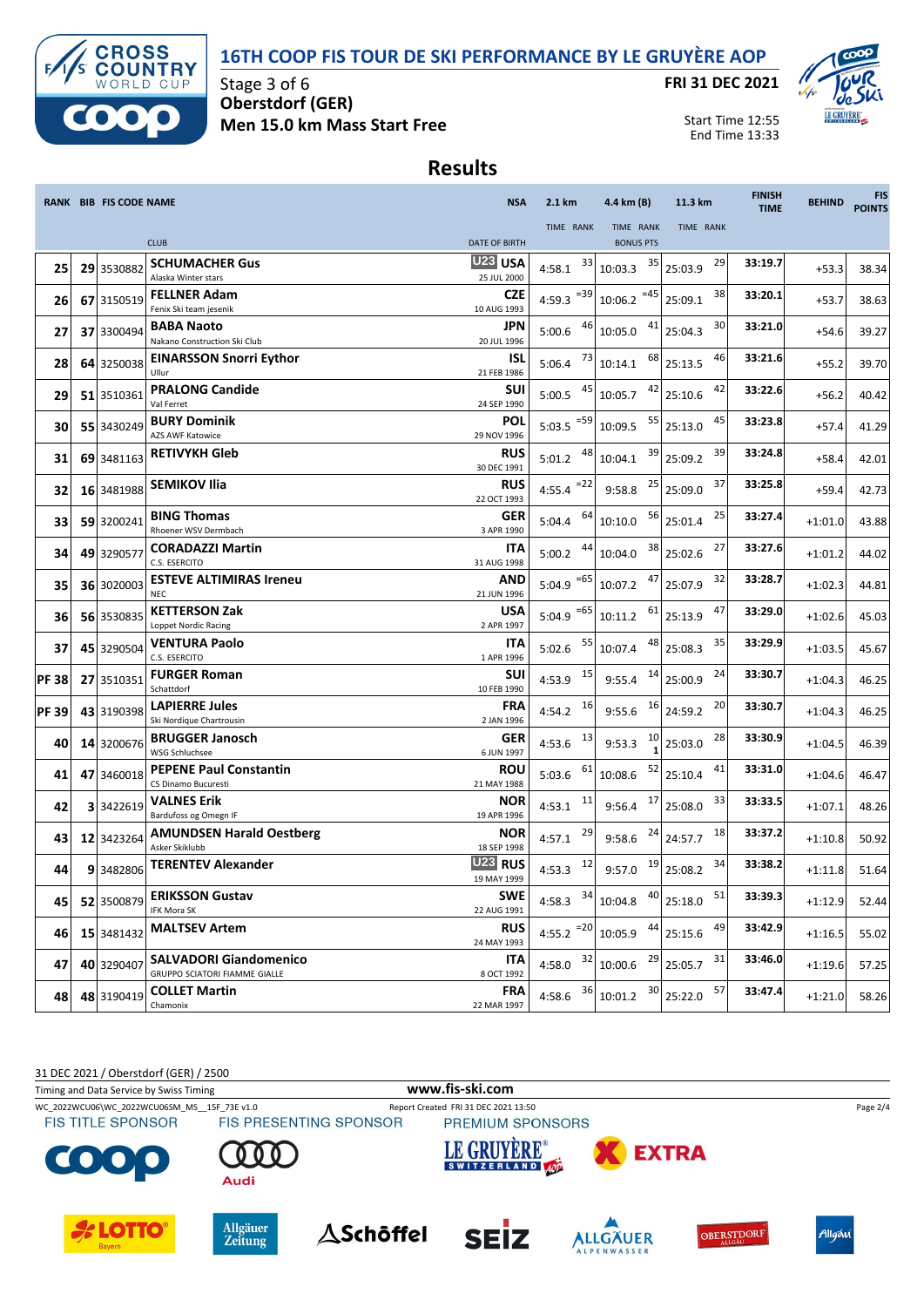



Stage 3 of 6 **Oberstdorf (GER) Men 15.0 km Mass Start Free** **FRI 31 DEC 2021**



Start Time 12:55 End Time 13:33

#### **Results**

|    | <b>RANK BIB FIS CODE NAME</b> |                                                               | <b>NSA</b>                                  | 2.1 km                  | 4.4 km (B)                              | 11.3 km       | <b>FINISH</b><br><b>TIME</b> | <b>BEHIND</b> | <b>FIS</b><br><b>POINTS</b> |
|----|-------------------------------|---------------------------------------------------------------|---------------------------------------------|-------------------------|-----------------------------------------|---------------|------------------------------|---------------|-----------------------------|
|    |                               |                                                               |                                             | TIME RANK               | TIME RANK                               | TIME RANK     |                              |               |                             |
|    |                               | <b>CLUB</b>                                                   | <b>DATE OF BIRTH</b>                        |                         | <b>BONUS PTS</b>                        |               |                              |               |                             |
| 49 | 74 3290383                    | <b>RASTELLI Maicol</b><br>C.S. ESERCITO                       | ITA<br>28 APR 1991                          | 69<br>5:05.7            | 51<br>10:08.5                           | 43<br>25:10.7 | 33:51.2                      | $+1:24.8$     | 60.99                       |
| 50 | 68 3390167                    | <b>ALEV Alvar Johannes</b><br>Skiclub Joulu                   | <b>EST</b><br>29 SEP 1993                   | 52<br>5:01.9            | 54<br>10:09.1                           | 54<br>25:19.8 | 33:51.9                      | $+1:25.5$     | 61.50                       |
| 51 | 71 3180865                    | <b>VUORINEN Lauri</b><br>Skiteam 105                          | FIN<br>1 JAN 1995                           | $=50$<br>5:01.8         | $= 57$<br>10:10.1                       | 44<br>25:12.3 | 33:54.2                      | $+1:27.8$     | 63.15                       |
| 52 | 60 3150509                    | <b>KNOP Petr</b><br>Dukla Liberec                             | <b>CZE</b><br>12 MAY 1994                   | 58<br>5:03.3            | $= 57$<br>10:10.1                       | 50<br>25:16.9 | 33:54.9                      | $+1:28.5$     | 63.66                       |
| 53 | 50 3501044                    | <b>BRAENNMARK Viktor</b><br>Piteaa Elit SK                    | <b>SWE</b><br>27 APR 1992                   | 4:59.3 $^{-39}$         | 28<br>10:00.5                           | 48<br>25:15.0 | 33:55.4                      | $+1:29.0$     | 64.02                       |
| 54 | 33 3190268                    | <b>BACKSCHEIDER Adrien</b><br>Douane - Gerardmer Ski Nordique | <b>FRA</b><br>7 AUG 1992                    | $=20$<br>4:55.2         | 27<br>9:59.9                            | 53<br>25:19.4 | 34:06.1                      | $+1:39.7$     | 71.71                       |
| 55 | 66 3510417                    | <b>KAESER Erwan</b><br>Gardes-Frontiere                       | <b>SUI</b><br>8 JUN 1992                    | 68<br>5:05.6            | 65<br>10:12.5                           | 55<br>25:20.3 | 34:08.5                      | $+1:42.1$     | 73.44                       |
| 56 | 57 3290712                    | <b>GRAZ Davide</b><br><b>GRUPPO SCIATORI FIAMME GIALLE</b>    | U <sub>23</sub><br><b>ITA</b><br>5 MAR 2000 | 43<br>5:00.0            | $10:06.2$ <sup>=45</sup>                | 56<br>25:21.6 | 34:13.4                      | $+1:47.0$     | 76.96                       |
| 57 | 54 3501587                    | <b>BERGLUND Gustaf</b><br>IFK Mora SK                         | <b>SWE</b><br>4 MAY 1998                    | 47<br>5:00.7            | 53<br>10:08.7                           | 52<br>25:18.6 | 34:13.8                      | $+1:47.4$     | 77.25                       |
| 58 | 18 3150570                    | <b>NOVAK Michal</b><br>Dukla Liberec                          | <b>CZE</b><br>26 OCT 1996                   | 26<br>4:56.2            | $10:02.1$ <sup>=32</sup>                | 58<br>25:24.0 | 34:16.1                      | $+1:49.7$     | 78.90                       |
| 59 | 63 3300458                    | TANAKA Masato<br>Waseda University                            | JPN<br>25 APR 1995                          | 75<br>5:06.9            | 75<br>10:18.3                           | 59<br>25:32.8 | 34:22.5                      | $+1:56.1$     | 83.51                       |
| 60 | 76 3430233                    | <b>BURY Kamil</b><br><b>AZS AWF Katowice</b>                  | POL<br>23 JUL 1995                          | 67<br>5:05.5            | 69<br>10:14.8                           | 64<br>25:45.2 | 34:22.9                      | $+1:56.5$     | 83.80                       |
| 61 | 58 3200752                    | <b>KUCHLER Albert</b><br>Spvgg Lam sp. ski                    | GER<br>30 NOV 1998                          | 79<br>5:08.3            | 77<br>10:19.3                           | 69<br>25:49.2 | 34:23.7                      | $+1:57.3$     | 84.37                       |
| 62 | 41 3270010                    | <b>MALONEY WESTGAARD Thomas</b>                               | IRL<br>10 OCT 1995                          | $5:01.8$ <sup>=50</sup> | 66<br>10:13.4                           | 70<br>25:49.3 | 34:24.5                      | $+1:58.1$     | 84.95                       |
| 63 | 53 3510619                    | <b>FAEHNDRICH Cyril</b><br>Horw                               | <b>U23</b><br><b>SUI</b><br>27 SEP 1999     | 38<br>4:59.1            | 59<br>10:10.4                           | 63<br>25:44.9 | 34:25.0                      | $+1:58.6$     | 85.31                       |
| 64 | 70 3530902                    | <b>OGDEN Ben</b><br>University of Vermont Ski Team            | U <sub>23</sub> USA<br>13 FEB 2000          | 54<br>5:02.5            | $=62$<br>10:11.9                        | 71<br>25:52.2 | 34:25.4                      | $+1:59.0$     | 85.59                       |
| 65 | 73 3530713                    | <b>BOLGER Kevin</b><br>Sun Valley Ski Education Fnd           | <b>USA</b><br>11 APR 1993                   | 5:03.5 $=59$            | 72<br>10:16.2                           | 68<br>25:48.9 | 34:26.8                      | $+2:00.4$     | 86.60                       |
| 66 | 61 3181180                    | <b>LINDHOLM Remi</b><br>Imatran Urheilijat                    | FIN<br>17 JAN 1998                          | 62<br>5:04.0            | 60<br>10:11.1                           | 65<br>25:46.7 | 34:28.1                      | $+2:01.7$     | 87.54                       |
| 67 | 44 3501555                    | <b>ROSJOE Eric</b><br>IFK Mora SK                             | <b>SWE</b><br>11 OCT 1998                   | 78<br>5:07.7            | 64<br>10:12.0                           | 62<br>25:44.5 | 34:29.7                      | $+2:03.3$     | 88.69                       |
| 68 | 65 3670022                    | <b>VELICHKO Yevgeniy</b>                                      | <b>KAZ</b><br>2 APR 1987                    | 72<br>5:06.0            | 67<br>10:13.6                           | 61<br>25:41.5 | 34:35.2                      | $+2:08.8$     | 92.64                       |
| 69 | 77 3422477                    | <b>NORTHUG Even</b><br>Strindheim IL                          | <b>NOR</b><br>26 SEP 1995                   |                         | 4:59.6 $^{-41}$ 10:05.8 $^{43}$ 25:48.8 | 67            | 34:45.8                      | $+2:19.4$     | 100.27                      |
| 70 | 72 3530911                    | JAGER Luke<br>Alaska Pacific University Nordic Sk             | <b>U23 USA</b><br>17 JAN 2000               | 53<br>5:02.1            | $10:11.9$ <sup>=62</sup> 25:52.6        | 72            | 34:46.1                      | $+2:19.7$     | 100.48                      |
| 71 | 7 3290326                     | <b>PELLEGRINO Federico</b><br>GRUPPO SPORTIVO FIAMME ORO      | ITA<br>1 SEP 1990                           | $=9$<br>4:52.9          | 9:56.7 $18$ 25:33.3                     | 60            | 35:11.7                      | $+2:45.3$     | 118.90                      |
| 72 | 42 3670115                    | <b>PUKHKALO Vitaliy</b>                                       | <b>KAZ</b><br>9 SEP 1992                    | 74<br>5:06.8            | 70<br>10:15.0                           | 73<br>26:23.2 | 35:28.6                      | $+3:02.2$     | 131.05                      |

31 DEC 2021 / Oberstdorf (GER) / 2500